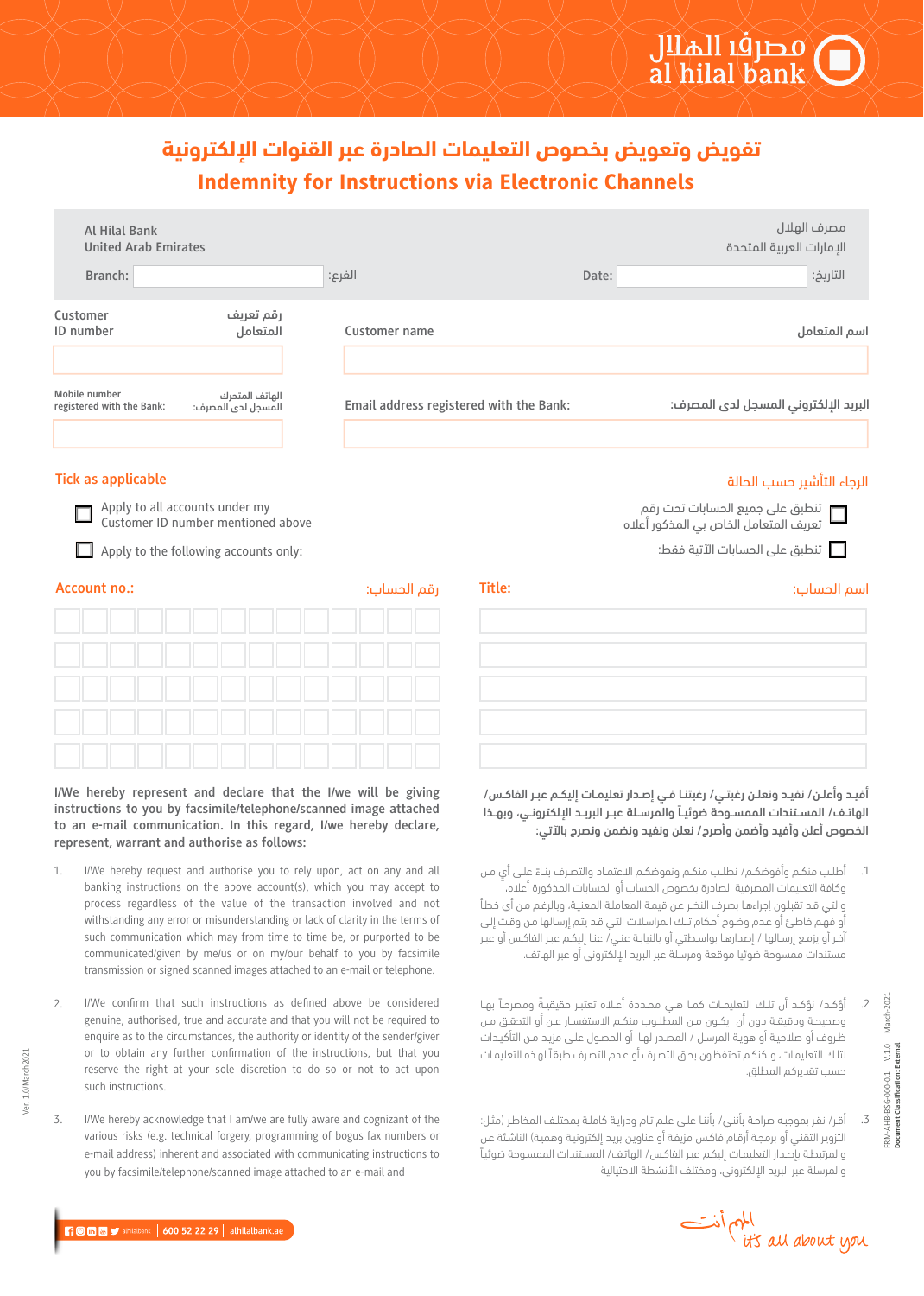various fraudulent activities arising from and out of such transmissions or communications and am/are fully prepared to accept such risks and you shall not assume responsibility for any related risks.

- I/We understand that each instruction given through facsimile, scanned image or telephone is conclusively considered and will be treated as genuine. Therefore, I/we would not be forwarding the original instructions to the Bank. However, if I/we do mistakenly forward the original document to the Bank and the Bank acts on it, I/we shall not hold the Bank responsible in any manner and undertake to bear any loss, expense etc. which may accrue as a result. 4.
- No unauthorised person will have access to my/our facsimile machines, electronic mails, computers or telephones other than me/our authorised signatories and I/we will take all the necessary care to enforce this undertaking and I/we will be responsible and liable for any misuse of my/our facsimile machines electronic mails, computers or telephones by unauthorized persons. 5.
- You are authorised to charge and/or debit my/our above account for any payments you make and/or expenses you may incur as a result of such facsimile/scanned image attached to an e-mail/ telephone instruction. 6.
- In consideration of your acceding to my/our request and accepting instructions by facsimile/scanned image attached to an e-mail/ telephone as above, I/we hereby confirm, agree and undertake the following: 7.
	- I/We acknowledge responsibility for all instructions sent by the said means by myself/my POA or Authorised Signatories and agree that you shall have no liability for any loss or damage to me/ourselves or any third party, resulting from the use or misuse of the service and that you shall be entitled to rely on the instructions so received in good faith as having been transmitted from myself/ourselves.
	- To protect, defend, hold harmless and keep you and your shareholders, directors, officers and employees at all times fully and effectually indemnified against all losses, demands, damages, claims, liabilities, obligations, penalties, actions, causes of action, proceedings, judgments, suits, costs and expenses, of any kind or nature whatsoever and howsoever arising, which are imposed or that may be imposed on, incurred or that may be incurred, asserted or which may be asserted against, suffered or that may be suffered by you or be required to pay by reason of or as a result of or arising directly or indirectly out of your compliance with my/our aforesaid request and authorisation/instructions.
	- I/We hereby fully, irrevocably and forever waive, release, discharge, relinquish you from any and all claims, obligations and rights whatsoever and howsoever arising, that I/we may have against you (if any) which arises or may arise as a result of or based on any existing laws, rules, regulations with regard to whatever mentioned in this authority and indemnity as I/we request and authorise you as above to induce you to accept such request and authorisation/instructions through facsimile/scanned image attached to an e-mail/telephone.
	- The terms of this authority and indemnity shall remain in force and effect unless and until you decide to terminate this service and/or you receive from me/us not less than ten (10) business days prior original notice of termination. The undertakings herein shall service any termination of this authority and indemnity.
	- This authority and indemnity shall be governed by, and construed in accordance with the federal and emirate laws of the United Arab Emirates,

الناشـئة عـن عمليـات الإرسـال أو الاتصـال، وبأنـي مسـتعد/ بأننـا مسـتعدون بالكامـل لقبـول تلك المخاطر وقبول أنكم لا تتحملون أي مسؤولية عن هذه المخاطر.

- أدرك/نـدرك أن كل مـن التعليمـات الصـادرة عبـر الفاكـس أو المسـتندات الممسـوحة ضوئيـاً أو عبـر الهاتف تعتبـر وتُعامَـل بشكل حاسـم ونهائـي علـى أنهـا صحيحـة وحقيقيـة، وبناءً عليـه لـن أقـوم/ نقـوم بإرسـال نسـخ أصليـة مـن التعليمـات إلـى مصـرف الهـلال إلا أنـه فـي حالـة قيامـي/ قيامنـا بإرسـال المسـتند الأصلـي بالخطـأ إلـى المصـرف وقـام المصـرف بالتصـرف بناءَ على ذلك المستند الأصلي، فإنني لن أحمل/ فإننا لن نحمل المصرف أي مسؤولية بـأي طريقـة كانـت عـن ذلـك، وأتعهـد/ نتعهـد بتحمـل أي خسـائر ومصاريـف وغيرهـا قـد نتشـأ نتيجة لذلك. .4
- لــن يكــون لأي شــخص إمكانيــة الوصــول إلــى أجهــزة الفاكــس والبريــد الإلكترونــي وأجهــزة الحاســب الآلــي أو الهواتـف الخاصــة بــي/ بنــا بخــلاف الأشــخاص المفوضيــن بالتوقيــع بواســطتي/ بواســطتنا، وإننــي/ إننــا ســنبذل العنايــة اللازمــة لإنفــاذ هــذا التعهــد وســوف أتحمـل / نتحمـل المسـؤولية عـن أي إسـاءة اسـتخدام لأجهـزة الفاكـس أو البريـد الإلكترونـي أو الحاسب الآلي أو الهواتف الخاصة بي/ بنا بواسطة أي أشخاص غير مصرح لهم. .5
- أنكـم مفوضـون بالخصـم مـن حسـابي/ حسـابنا المذكـور أعـلاه أي دفعـة تسـددونها و/أو مصاريـف تدفعونهـا نتيجـة لتلـك التعليمـات الصـادرة عبـر الفاكـس/ المسـتندات الممسـوحة ضوئياً والمرسلة عبر البريد الإلكتروني/ الهاتف. .6
- مقابـل قبولكـم لطلبـي/ طلبنـا وقبـول التعليمـات عبـر الفاكـس/ المســتندات الممسـوحة ضوئيـاً المرسـلة عبـر البريـد الإلكترونـي/ الهاتـف بالطريقـة المذكـورة أعـلاه، أؤكـد وأوافـق وأتعهد / نؤكد ونوافق ونتعهد بما يأتي: .7
- أقــر بمســؤوليتي / نقــر بمســؤوليتنا عــن كافــة التعليمــات المرســلة عبــر الوســائط المذكـورة أعـلاه بواسـطتي/ بواسـطتنا أو بواسـطة وكيلـي / وكيلنـا أو الأشـخاص المفوضيــن بالتوقيــع بالنيابــة عنــي/ عنــا، وأوافــق/ نوافــق علــى عــدم تحملكــم أي مســؤولية عــن أي خســائر أو أضــرار قــد تلحــق بــي/ بنــا أو بــأي طــرف ثالــث بســبب اسـتخدام أو إسـاءة اسـتخدام هـذه الخدمـة، ويحـق لكـم الاعتمـاد علـى التعليمـات المستلمة بهذه الطريقة بحسن نية على أنها مرسلة بواسطتي / بواسطتنا.
- بـدرء الضـرر عـن المصـرف (وأعضـاء مجلـس إدارتـه، ومسـؤوليه، وموظفيـه، ووكلائـه) فــي ســائر الأوقــات وتعويضهــم بشــكل كامــل وفعــال عــن كافــة الخســائر والمطالبـات والأضـرار والطلبـات والدعـاوى والمسـؤوليات والالتزامـات والغرامـات الفعليــة والإجــراءات والأحــكام والقضايــا والمصاريــف والتكاليــف أيــاً كان نوعهــا أو طبيعتهــا إلــى أقصــى حــد يســمح بــه القانــون، والتــي تفــرض أو يتكبدهــا أو يتــم ّ اتخاذهــا ضــد المصــرف بــأي طريقــة مهمــا كانــت أو تنشــأ عــن التزامكــم بطلبــي وتفويضـي وتعليماتـي / طلبنـا وتفويضنـا وتعليماتنـا المذكـورة سـابقا، أو الترتيبـات والتعاملات المبينة عليها.
- أننـي أتنـازل عـن وأعفيكـم وأبرئكـم / أننـا نتنـازل عـن ونعفيكـم ونبرئكـم بصفـة نهائيـة لا رجعــة عنهــا مــن كافــة المطالبــات والمســؤوليات والالتزامــات والحقــوق مهمــا كانـت وكيفمـا نشـأت والتـي قـد تترتـب لـي / لنـا ضدكـم (إن وجـدت) علـى أسـاس أو نتيجــة أي قوانيــن أو قواعــد أو أنظمــة قائمــة بخصــوص كل مــا هــو مذكــور فــي خطـاب التفويـض والتعويـض هــذا، إذ أطلــب منكـم وأفوضكــم/ نطلــب منكــم ونفوضكـم بالطريقـة المذكـورة أعـلاه لحثكـم علـى قبـول هـذا الطلـب والتفويـض/ التعليمــات عبــر الفاكــس / المســتندات الممســوحة ضوئيــاً والمرســلة عبــر البريــد الإلكتروني / الهاتف.
- 8. تظـل أحـكام خطـاب التفويـض والتعويـض هــذا سـارية المفعــول والأثــر مـا لــم تقـرروا إنهـاء هـذه الخدمـة و/أو مـا لـم تسـتلموا منـي/ منـا نسـخة أصليـة مـن إشـعار بالإلغـاء قبـل مـا لا يقـل عـن عشـرة (10) أيـام عمـل. وتطبـق جميـع التعهـدات المذكـورة فـي هـذا الخطـاب عنـد أي إلغاء لخطاب التفويض والتعويض هذا.
- 9. يخضــع خطــاب التفويــض والتعويــض هــذا إلــى ويفســر وفقــا للقوانيــن الاتحاديــة لدولــة الإمــارات العربيــة المتحــدة والقوانيــن المحليــة لــكل مــن إمــارات الدولــة، وأخضــع / نخضــع

المهم أذت<br>it's all about you

FRM-AHB-BSG-000-0.1 V.1.0 March-2021 **Document Classification: External**

FRM-AHB-BSG-000-0.1 V.1.0<br>Document Classification: External

March-2021

8.

9.